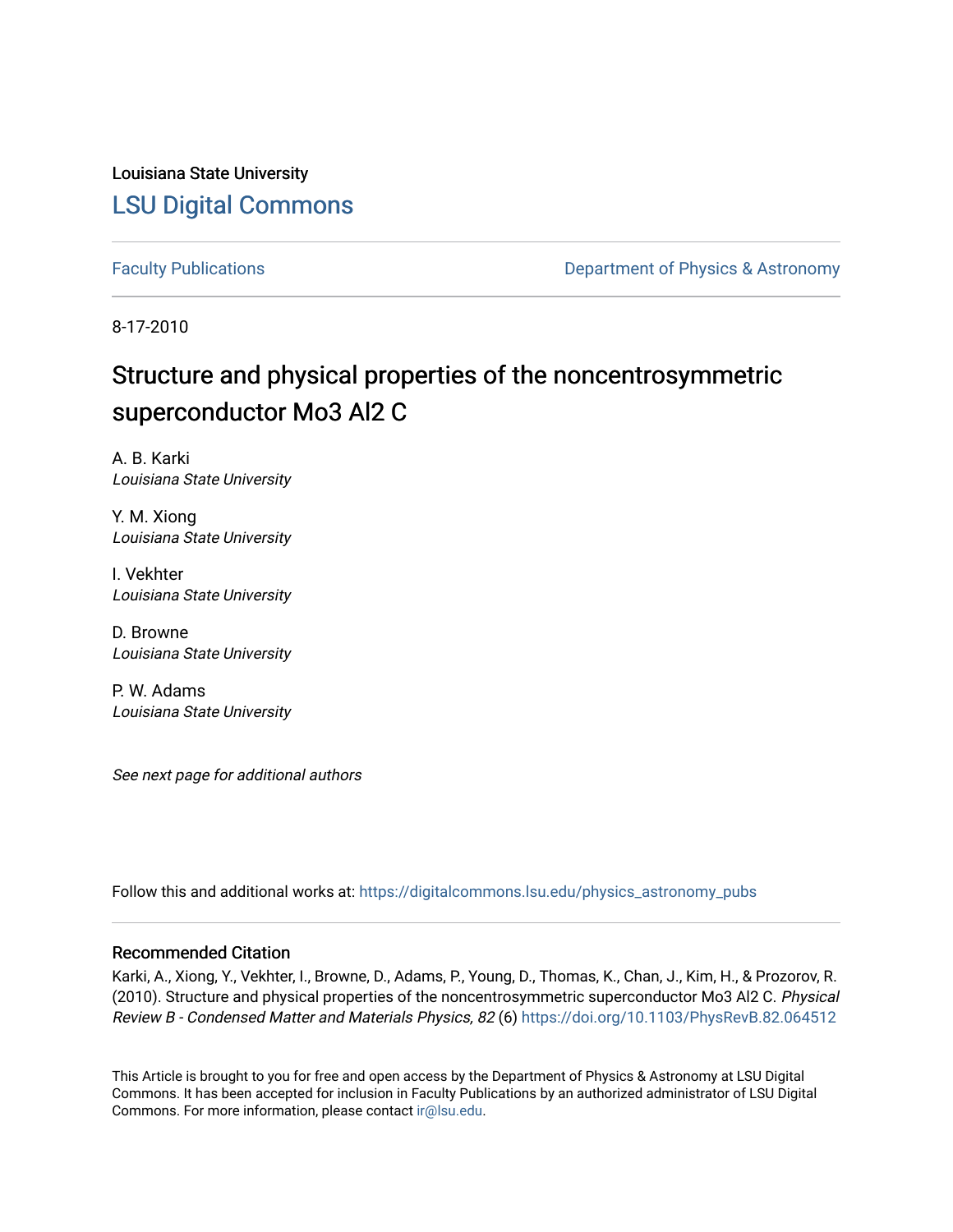# Authors

A. B. Karki, Y. M. Xiong, I. Vekhter, D. Browne, P. W. Adams, D. P. Young, K. R. Thomas, Julia Y. Chan, H. Kim, and R. Prozorov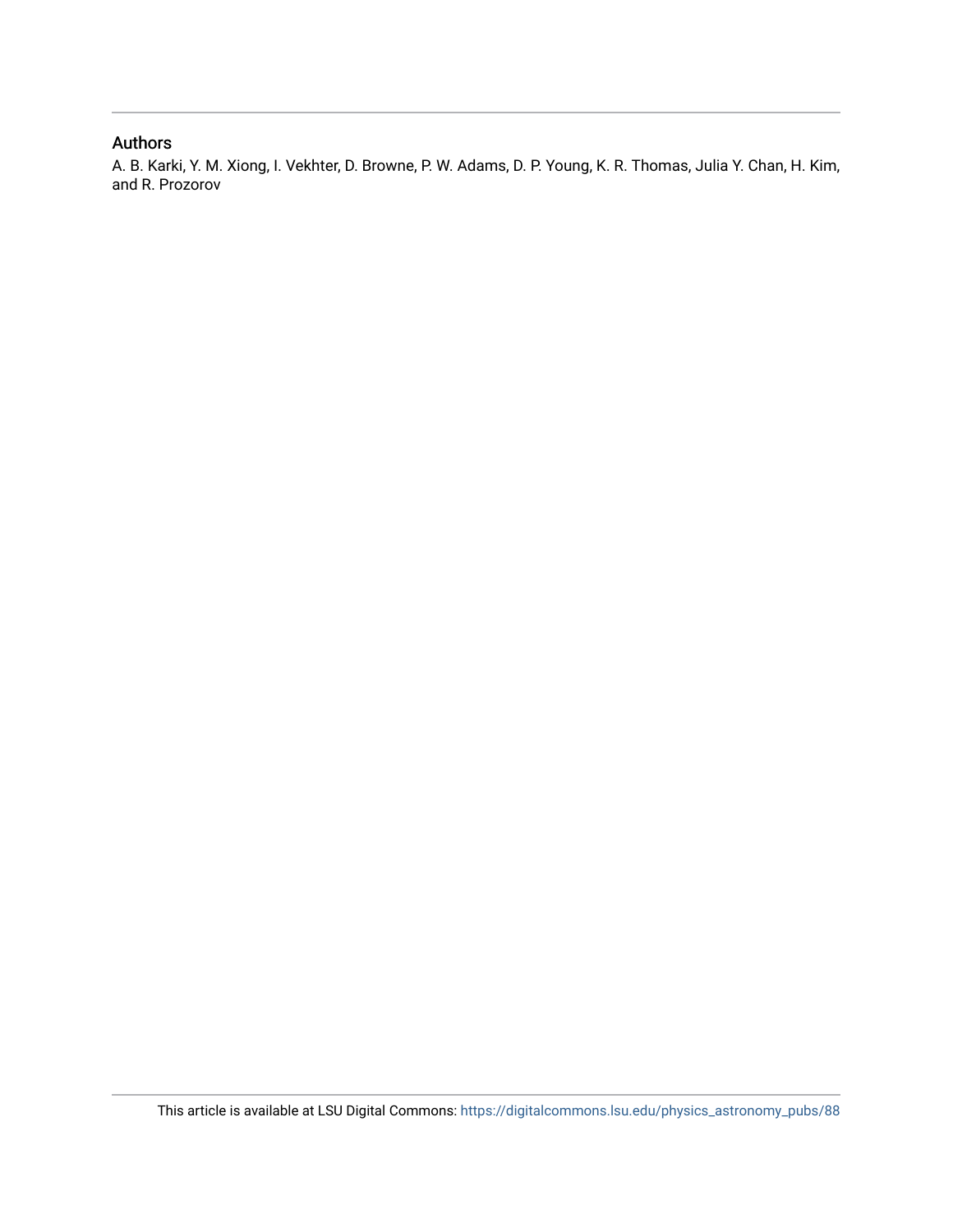# **Structure and physical properties of the noncentrosymmetric superconductor Mo3Al2C**

A.B. Karki, Y.M. Xiong, I.Vekhter, D. Browne, P.W. Adams, and D.P. Young

*Department of Physics and Astronomy, Louisiana State University, Baton Rouge, Louisiana, 70803, USA*

K. R. Thomas and Julia Y. Chan

*Department of Chemistry, Louisiana State University, Baton Rouge, Louisiana, 70803, USA*

R. Prozorov and H. Kim

*Department of Physics and Astronomy, Iowa State University, Ames, Iowa, 50011, USA*

## June, 2010

We have synthesized polycrystalline samples of the noncentrosymmetric superconductor Mo<sub>3</sub>Al<sub>2</sub>C by arc and RF melting, measured its transport, magnetic and thermodynamic properties, and computed its band structure. Experimental results indicate a bulk superconducting transition at  $T_c \sim 9.2$  K, while the density of states at the Fermi surface is found to be dominated by Mo *d*-orbitals. Using the measured values for the lower critical field *Hc1*, upper critical field  $H_c$ <sup>2</sup>, and the specific heat *C*, we estimated the thermodynamic critical field *Hc*(0), coherence length *ξ*(0), penetration depth *λ*(0), and the Ginzburg-Landau parameter *κ*(0). The specific heat jump at  $T_c$ ,  $\Delta C/\gamma T_c = 2.14$ , suggests that Mo<sub>3</sub>Al<sub>2</sub>C is moderately-to-strongly coupled, consistent with the fast opening of the gap, as evidenced by the rapid release of entropy below  $T_c$  from our electronic specific heat measurements. Above  $2K$  the electronic specific heat exhibits the power law behavior, suggesting that synthesis of single crystals and measurements at lower temperature are needed to establish whether the gap is anisotropic. The estimated value of the upper critical field  $H_{c2}(0)$  is close to the calculated Pauli limit, therefore further studies are needed to determine whether the absence of an inversion center results in a significant admixture of the triplet component of the order parameter.

# **I. INTRODUCTION**

Metal carbide and nitride intermetallic superconductors have both fairly high transition temperatures and large critical magnetic field values. Some of the metal carbides, for example MgCNi<sub>3</sub>, La<sub>2</sub>C<sub>3</sub>, Y<sub>2</sub>C<sub>3</sub>, Mo<sub>3</sub>C<sub>2</sub>, LaNiC<sub>2</sub>, Mo<sub>3</sub>Al<sub>2</sub>C etc., exhibit exotic physical, structural and electronic properties <sup>1-10</sup>. Furthermore, La<sub>2</sub>C<sub>3</sub>, Y<sub>2</sub>C<sub>3</sub>, LaNi<sub>2</sub>C, and Mo<sub>3</sub>Al<sub>2</sub>C have an additional facet of complexity, in that their crystal structures lack a center of inversion symmetry 3,4,7,9. In such systems the antisymmetric (in the electron momentum) spin-orbit coupling breaks parity, so that spin is no longer a good quantum number. Instead, the quasiparticle states are classified by their helicity, the relative orientation of the spin and crystal momentum. Consequently, the Fermi surface is split into sheets of different helicity by the spin-orbit interaction. Superconducting pairing on the same Fermi surface sheet (the states of the same helicity) is therefore a mixture of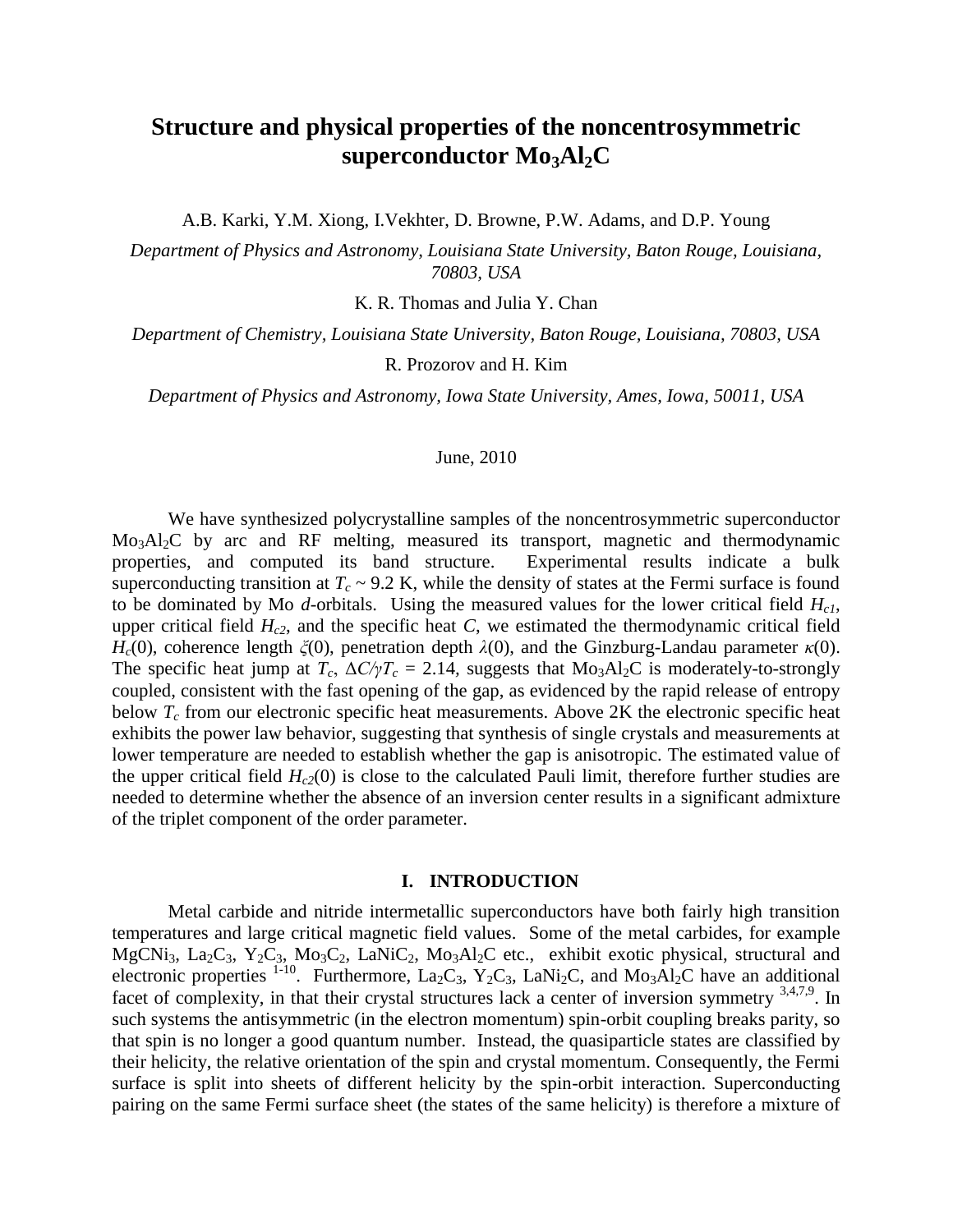spin singlet and triplet, and may exhibit unusual magnetic properties and/or have nodes in the energy gap, depending on the structure and the strength of the triplet component<sup>11-15</sup>. Importantly, in contrast to the triplet *p*-wave superconductors proposed in centrosymmetric systems, such as  $Sr<sub>2</sub>RuO<sub>4</sub>$ , lack of inversion symmetry makes it possible for the triplet component to exist in a spatially fully symmetric paired state, so that one can speak, for example, of triplet *s*-wave superconductor <sup>12</sup>. Similarly, nodes in the superconducting gap may exist even when the pair wave function exhibits the full spatial symmetry of the crystal  $12-16$ .

Studies of pairing in such systems have been triggered by the discovery of superconductivity in the heavy-fermion CePt<sub>3</sub>Si  $^{17,18}$ . The subsequent investigations into the pairing symmetry of this class of superconductors  $^{12,14,19,20}$  included CeIrSi<sub>3</sub>, UIr, Li<sub>2</sub>(Pd Pt)<sub>x</sub>B, and  $\text{Re}_3\text{W}$  <sup>20-26</sup>. Some of these systems, such as  $\text{Li}_2\text{Pd}_3\text{B}$ , behave very much like conventional fully-gapped singlet superconductors, indicating that the triplet admixture is weak. On the other hand, the isostructural  $Li_2Pt_3B$  shows evidence for line nodes in its energy gap <sup>16</sup>.

In this paper we focus on the noncentrosymmetric superconducting carbide  $Mo<sub>3</sub>Al<sub>2</sub>C$ . To our knowledge, there have been no comprehensive reports on its electronic structure and physical properties at low temperature. Johnston *et al.* reported the synthesis of  $T_3$ Al<sub>2</sub>C ( $T =$ Mo, Nb, Ta, V, Ti, Cr) employing various techniques and determined the crystal structure and superconducting properties above 4.2 K  $^{10}$ . All the compounds have the cubic  $\beta$ -Mn (A13) structure, but they found that only  $Mo<sub>3</sub>Al<sub>2</sub>C$  exhibits superconductivity at a moderately high temperature near 10 K. This compound was synthesized by hot pressing the metal powders in graphite molds. The reported lattice constant was 6.867 Å. Later, Fink *et al.* reported the upper critical field  $(H<sub>c2</sub>)$  = 15.6 T at 1.2 K, which was determined from critical current density measurements  $27$ . From the experimentally determined values of the upper critical field  $(H_{c2})$ , the normal-state resistivity  $(\rho_n)$ , the critical current density  $(J_c)$ , and the transition temperature (*Tc*), they estimated the electronic specific heat coefficient (*γ*), lower critical field (*Hc1*), and Ginzburg-Landau parameter ( $\kappa$ ) at 1.2 K<sup>27</sup>. Several carbides and nitrides with isotypic H-phases and phases with the filled and ordered  $\beta$ -Mn structure were tested for superconductivity by L.E. Toth *et al.* <sup>28</sup>. Only the  $\beta$ -Mn compound Nb<sub>3</sub>Al<sub>2</sub>N was found to be superconducting at 1.3 K, confirming a previous result that the filled  $\beta$ -Mn crystal structure is favorable for superconductivity.

Here we report on the synthesis and characterization of polycrystalline  $Mo_3Al_2C$  which shows a bulk superconducting transition at  $T_c \sim 9.2$  K. Measurements of the transport, magnetic, and thermal properties, as well as a calculation of its electronic structure, have been performed. From these measurements, we estimate various superconducting parameters of  $M_{03}Al_2C$ , including the thermodynamic critical field *Hc(0)*, coherence length *ξ(0)*, penetration depth *λ(0)*, electronic specific heat coefficient *(γ)*, and the specific heat jump *ΔC/Tc*.

#### **II. EXPERIMENT**

A polycrystalline sample  $(0.3 \text{ g})$  of  $\text{Mo}_3\text{Al}_2\text{C}$  was prepared by melting stoichiometric amounts of high purity molybdenum powder (99.95 % Alfa Aesar), aluminum shot (99.999 % Alfa Aesar), and carbon graphite rod (99.999 % Alfa Aesar) under flowing ultra high purity argon gas in an arc melter using a tungsten electrode and a water-cooled copper hearth. A Zr button was used as an oxygen getter. First, a button of Mo was made by arc melting the Mo powder alone. The Mo button was then melted with Al pieces with 20 % excess to compensate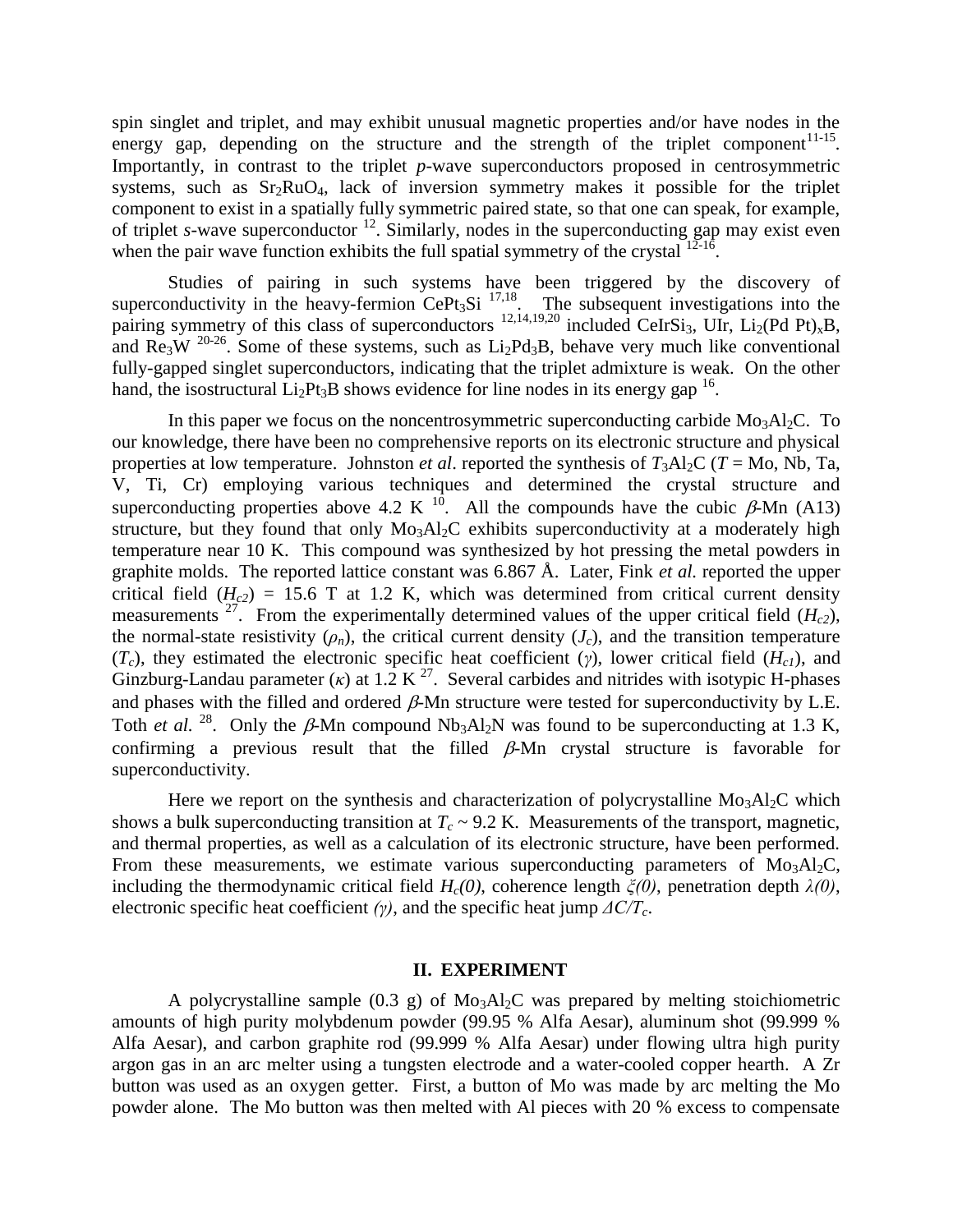for the loss of some Al due to its higher vapor pressure. Finally, the arc melted button of Mo-Al was re-melted with pieces of carbon graphite rod. The sample was re-melted several times to ensure homogeneous mixing of the constituent elements. Another sample was made by melting a cold-pressed pellet of a well-ground mixture of Mo, Al and C powders in a stoichiometric ratio in an RF-induction furnace. The sample formed a hard pellet with a negligible mass loss. We made more than 10 samples by various methods and with different concentrations of C and Al in order to synthesize the stoichiometric compound and to check the effects of off-stoichiometry on  $T_c$ .

X-ray diffraction analysis on well-ground powder of a portion of the sample was carried out on a Bruker Advance D8 powder diffractometer equipped with Cu K<sub>a</sub> radiation ( $\lambda$  = 1.54056 Å). Data were collected from  $2\theta = 10^{\circ}$  to 70<sup>o</sup> with a constant scan speed of 2<sup>o</sup> min<sup>-1</sup> at room temperature.

The electrical resistivity was measured using a standard 4-probe ac technique at 27 Hz with an excitation current of 3 mA, in which small diameter Pt wires were attached to the sample using a conductive epoxy (Epotek H20E). Data were collected from 1.8 K to 290 K and in magnetic fields up to 9 T using a Quantum Design, Physical Property Measurement System (PPMS). The specific heat was measured in the PPMS using a time-relaxation method between 2 K and 20 K at 0 T and 9 T. Magnetic susceptibility was measured in a constant magnetic field of 30 Oe; the sample was cooled down to 3 K in zero field, and then magnetic field was applied, followed by heating to 10 K (ZFC) and then cooled down again to 3 K (FC) in the PPMS.

#### **III.RESULTS AND DISCUSSIONS**

The XRD pattern of the RF-melted sample of  $Mo<sub>3</sub>Al<sub>2</sub>C$  is shown in Figure 1. The pattern indicates the sample is nearly single phase, with a small amount of  $Mo<sub>3</sub>Al<sub>8</sub>$  and elemental Mo present as impurities. By least-square fitting to the positions of 7 Bragg reflection peaks between 2 $\theta$  values of 10° and 70°, the cubic cell parameter a = 6.866 Å was obtained, consistent with the previous report <sup>10</sup>. A schematic view of the crystal structure of  $Mo<sub>3</sub>Al<sub>2</sub>C$  is presented in the inset of Figure 1. It assumes a filled  $\beta$ -Mn structure, ideally consisting of a lattice of corner-sharing Mo<sub>6</sub>C octahedra in a five-member ring arrangement and an interpenetrating net-like lattice of Al atoms which occupy the pentagonal holes formed by the molybdenum carbide polyhedral rings. The primitive cubic Bravais lattice adopts the space group  $P4<sub>1</sub>32$  and lacks a center of inversion symmetry.

The band structure of  $Mo<sub>3</sub>Al<sub>2</sub>C$  was calculated using the WIEN2K full potential LAPW band package,  $^{29}$  using the GGA exchange correlation potential  $^{30}$ . The muffin tin radii were taken as 2.13 au for Mo, 2.42 au for Al, and 1.89 au for C. The cutoff in the LAPW basis was varied from  $R*K_{max} = 6$  (1196 plane waves) to  $R*K_{max} = 8$  (2795 plane waves). The mesh of *k*points in the irreducible wedge of the Brillouin zone included 286 points, giving a total of 10,000 points in the full Brillouin zone. Calculations were performed using the room temperature lattice constant of 6.860 Å. The results of these calculations are presented in Figure 2 for the bands and Figure 3 for the density of states. The states at the Fermi level are derived almost entirely from the *d* bands of molybdenum. The initial iterative solution of the DFT equations omitted the spinorbit interaction. The spin-orbit interaction was then added in the scalar relativistic approximation and the solution iterated again to convergence. Because of the relative small mass of the constituents, the spin orbit leads only to a splitting of the d-level degeneracies at high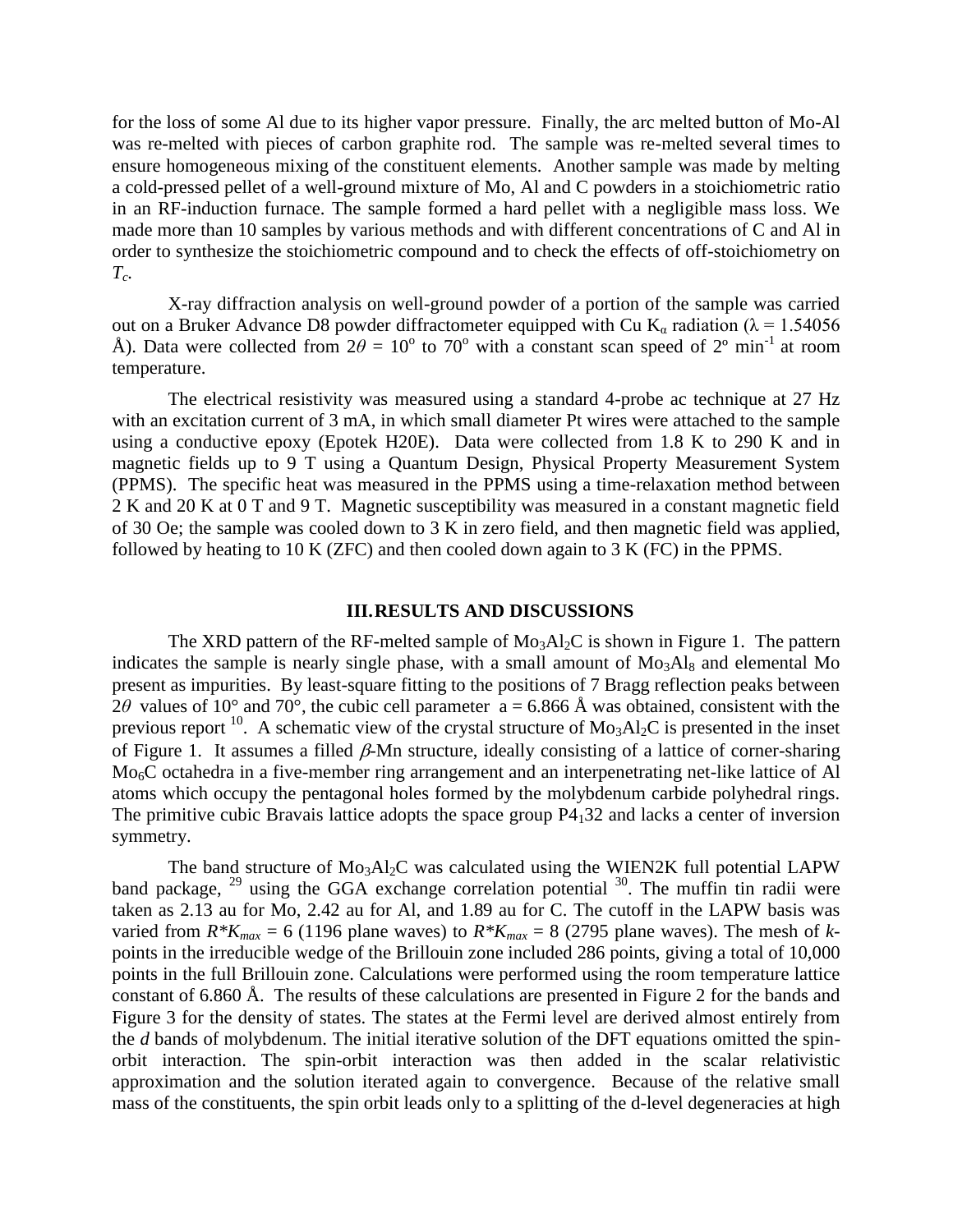symmetry points. The splitting amounts to 0.02 eV at most. However, since none of those degeneracies occur close to the Fermi level, there are only small changes in the Fermi surface and the density of states near the Fermi level.

The temperature dependence of the normal state resistivity of  $Mo<sub>3</sub>Al<sub>2</sub>C$  between 10 K and 290 K is shown in Figure 4. The resistivity is metallic, and one observes an inflection point in  $\rho(T)$  at ~150 K. The normal-state resistivity is fairly low (~190  $\mu\Omega$  cm at room temperature), although it is of polycrystalline form. However, the residual resistivity ratio ( $\rho_{290 \text{ K}}$  /  $\rho_{10 \text{ K}}$  = 1.09) is small, suggesting either the resistivity has little temperature dependence, or the transport in the polycrystalline sample is sensitive to impurities and disorder. Subsequent annealing of earlier samples actually worsened their crystalline quality, suggesting that the Mo<sub>3</sub>Al<sub>2</sub>C phase is quenched in at high temperature. We have fit the low temperature resistivity data to a power law,

$$
\rho = \rho_0 + aT^2,\tag{1}
$$

with the residual resistivity  $\rho_0 = 177.35 \mu\Omega$  cm and coefficient  $a = 0.38 \mu\Omega$  cm / K<sup>2</sup>. The fit is shown as a solid line in Figure 4, and describes the data well between 10 K and 114 K. The inset of the figure shows the linear relationship between resistivity and temperature squared over the above range of temperature. A semi-log plot of the resistivity of polycrystalline  $Mo<sub>3</sub>Al<sub>2</sub>C$  over the entire range of temperature from 3 K to 290 K is presented in Figure 5. The inset of Figure 5 shows the resistivity at lower temperature. The resistive superconducting transition is very sharp. The midpoint of the transition is 9.1 K, and the 90% –10% transition width is less than 0.2 K, with an onset temperature of 9.2 K.

The magnetic characterization of the superconducting transition at 30 Oe is shown in upper panel of Figure 6 a. A large diamagnetic superconducting signal is observed near 9.1 K, slightly lower than that in the resistivity. The superconducting volume fraction of the arc-melted spherical button was  $\sim 100$  %, after applying the demagnetization factor to the ZFC data at 3 K. As shown in the figure, the sample has reached a full Meissner state at a temperature as high as 6 K. The magnetization vs. temperature data over the range 10 K to 300 K at 1000 Oe (not shown here) shows temperature-independent Pauli-paramagnetic behavior with a very small moment.

The magnetization vs. magnetic field over a range of temperatures below  $T_c$  is presented in the Figure 6 b. For the analysis, the minimum point of the data curve was chosen as the lower critical field at each temperature, and the resulting  $\mu_0 H_c(T)$  is plotted in Figure 7. A least squares fit to the data using

*H*<sub>c1</sub>(*T*) = *H*<sub>c1</sub>(0)[1-(*T*/*T*<sub>*c*</sub>)<sup>2</sup>  $(2)$ vielded  $\mu_0 H_{c1}(0) = 0.0047$  T.

The magnetic field-dependent resistivity of  $Mo<sub>3</sub>Al<sub>2</sub>C$  was measured for the same sample between 2 K and 10 K. The data are shown in the inset of Figure 8. As the field is increased, the superconducting transition becomes broader, and  $T_c$  shifts to lower temperature. The mid-point of the resistivity transition was chosen as the transition temperature at each applied magnetic field. It should be noted that a sharp transition to a zero resistance state was obtained even at 9 T and above 4.5 K, indicating a high upper critical field. In the main panel of Figure 8, the upper critical field is plotted as a function of temperature. The variation in  $H<sub>c2</sub>$  with temperature is nearly linear with a negative slope, and it does not show any kind of saturation for fields as high as 9 T. We estimate  $\mu_0 H_{c2}(0)$  from the Werthamer-Helfand-Hohenberg (WHH)<sup>31</sup> expression,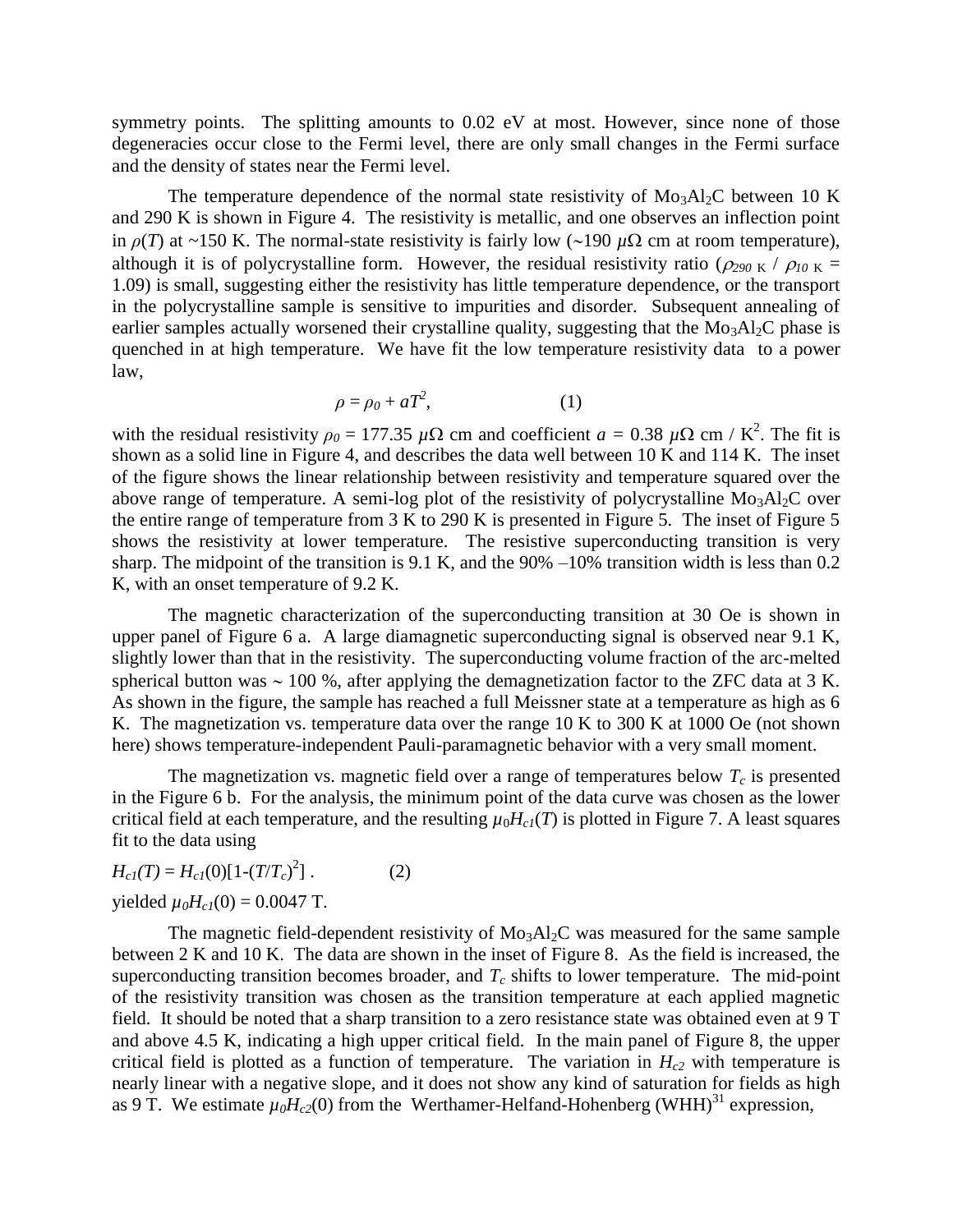$\mu_0 H_{c2}(T) = -0.693 \mu_0 (dH_c/dT)_{T=Tc} T_c$  . (3)

From the estimate of the slope,  $\mu_0 dH_c$ / $dT \approx -2.39$  T / K and using  $T_c = 9.2$  K, we found  $\mu_0H_{c2}(0) = 15.08$  T. This is in qualitative agreement with the upper critical field of the Mo<sub>3</sub>Al<sub>2</sub>C reported by Fink et al. to be 15.6 T at 1.2  $\overline{K}^{27}$ . A complementary estimate of the upper critical field from the empirical formula

$$
H_{c2}(T) = H_{c2}(0)(1-t^2)/(1+t^2), \tag{4}
$$

where  $t = T/T_c$ , gives  $\mu_0 H_{c2}(0) = 18.2$  T, as shown in Figure 8 by the solid line representing the best fit to the experimental data. This extrapolated value is slightly larger than that obtained from the WHH theory.

The characterization of the superconducting transition by specific heat measurements is shown in Figure 9. The main panel shows the variation of  $C/T$  with  $T^2$  at lower temperature at a magnetic field of 0 and 9 T. The superconducting transition is suppressed to 5.2 K with the application of a 9-T magnetic field. This is consistent with the result from the resistivity data. The data above 5.5 K provide an extrapolation of the normal-state behavior to the  $T = 0$  limit, and allow the determination of the Sommerfeld constant (*γ*) from the fit  $C(T)/T = \gamma + \beta T^2$ , where  $\beta T^3$  is the lattice contribution to the specific heat. The extrapolation produced  $\gamma = 18.65$ mJ mol<sup>-1</sup>K<sup>-2</sup> and  $\beta = 0.3050$  mJ mol<sup>-1</sup>K<sup>-4</sup>. Taking  $\beta = N(12/5)\pi^4 R\Theta_d^{-3}$ , where  $R = 8.314$  J mol<sup>-1</sup> K<sup>-1</sup>, and  $N = 6$  for Mo<sub>3</sub>Al<sub>2</sub>C gives a Debye temperature of  $\Theta_d = 338.52$  K.

In the inset of Figure 9, *C/T* is plotted as a function of *T* showing the thermodynamic transition, as well as the jump  $\Delta C/T_c$ . The midpoint of the superconducting transition temperature is  $\sim$ 9.1 K, which is close to the value from the resistivity and magnetic measurements. It is known that the ratio  $\Delta C/\gamma T_c$  can be used to measure the strength of the electron coupling. The specific heat jump  $(\Delta C/T_c)$  for Mo<sub>3</sub>Al<sub>2</sub>C is 40 mJ mol<sup>-1</sup>K<sup>-2</sup>, which sets the value of  $\Delta C/\gamma T_c$  to 2.14. This is higher than the BCS value of 1.43 for a weakly coupled superconductor, suggesting that  $Mo<sub>3</sub>Al<sub>2</sub>C$  may be strongly-coupled. This is supported by the rapid decrease of the electronic contribution to the specific heat below the transition, signifying a substantial release of entropy in the immediate vicinity of the transition (Fig. 10 a).

Based on the specific heat data and the extrapolated value of the upper critical field  $\mu_0H_{c2}(0)$  obtained above, we can estimate the superconducting parameters of Mo<sub>3</sub>Al<sub>2</sub>C. The condensation energy,  $U(0)$ , was estimated from  $32$ 

$$
\Delta U(0) = -\frac{\gamma T_c^2}{2} + \int_{0}^{T_c} C_{es}(T) dT , \qquad (5)
$$

subject to the entropy-conserving fit for the specific heat.

Using the fit equation  $C_{es} = a + bT^3$ , we obtained  $U(0)$  to be 465.92 mJ/mole. Then from  $\gamma =$  $2\pi^2/3$   $k_B^2$  *N*(0) and *U*(0) = ½ *N*(0) $\Delta^2$ (0), where *N*(0) is density of states at the Fermi surface, and 2 $\Delta(0)$  is the superconducting gap energy, we estimated  $\Delta(0)$  to be 25  $\times$  10<sup>-23</sup> J, or 2 $\Delta_0$  =  $4.028k_BT_c$ . The enhanced value of this ratio agrees with strongly-coupled nature of the superconductivity as suggested by the specific heat jump.

Assuming the *g*-factor for the conduction electrons is close to 2, we estimate the Pauli limiting field for  $Mo_3Al_2C$  from  $\mu_0H^{Pauli} = \Delta_0/\mu_B\sqrt{2}$ , to be 19 T. This value of  $\mu_0H^{Pauli}$  is close to the estimated orbital field  $\mu_0 H_{c2}(0) \approx 15{\text -}18$ . It is therefore highly desirable to extend the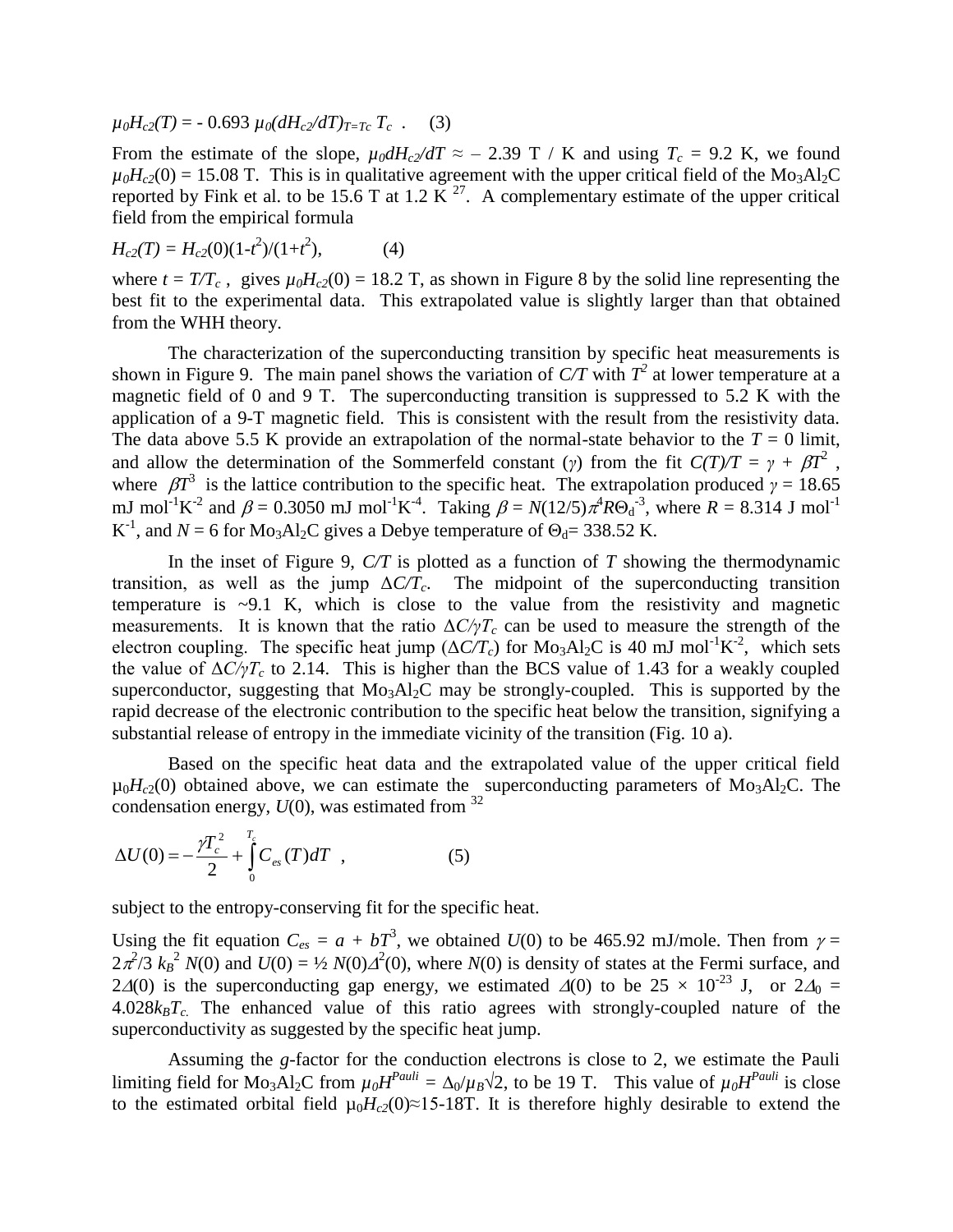investigations of the upper critical field to lower temperatures to determine its detailed behavior. If the upper critical field exceeds the Pauli limit, it would signify a substantial contribution from the triplet component to the pairing amplitude, which would most likely be due to the broken inversion symmetry. Further studies of the anisotropy of the critical field in single crystals would be even more enlightening, since they would shed light on the structure of the spin-orbit coupling in the momentum space  $13$ .

If we assume the upper critical field to be purely orbital, the superconducting coherence length can be estimated using  $H_{c2}(0) = \Phi_0/2\pi \xi(0)^2$ , where  $\Phi_0 = 2.0678 \times 10^9$  Oe  $\AA^2$  is a flux quantum <sup>33</sup>, to give  $\zeta(0) = 42.53 \text{ Å}$  and 46.84 Å for  $H_{c2}(0) = 18.2 \text{ T}$  and 15.08 T, respectively. The value for the coherence length in  $Mo<sub>3</sub>Al<sub>2</sub>C$  is very close to that for  $MgCNi<sub>3</sub>$  (46 Å) and is shorter than the coherence length in Mo<sub>3</sub>C<sub>2</sub> (76 Å), <sup>34,8</sup>. Similarly, from the relation  $H_{c1}(0) =$  $(\Phi_0/4\pi\lambda^2)ln(\lambda/\xi)$ , we find the magnetic penetration depth  $\lambda(0) = 3755$  Å. The Ginzburg-Landau parameter is then  $\kappa = \lambda/\xi = 88.56$ . The thermodynamical critical field *H<sub>c</sub>*(0) was also estimated through the relation  $U(0) = (\frac{1}{2})\mu_0 H_c(0)^2$ . The estimation resulted in  $\mu_0 H_c(0) = 0.14$  T. Our experimental values of  $H_{c2}(0)$ ,  $H_{c1}(0)$ , and  $H_c(0)$  satisfy the relation  $H_{c2}(0) H_{c1}(0) = H_c(0)^2 [\ln \kappa(0)]$  $+ 0.08$ ] for  $\kappa >> 1$ . <sup>35</sup>

The experimentally determined values of all parameters of our sample and other reference compounds are listed in the Table 1.

The behavior of the linear coefficient in the electronic specific heat at low temperatures,  $T \ll T_c$ , is an indicator of the superconducting gap structure. Power laws in  $C_{\text{es}}$  */T* generally indicate the existence of gapless excitations and nodes in the gap, while the exponential behavior,  $C_{e\gamma}/T \approx a \exp(-\Delta/k_B T)$  indicates a fully gapped material. Presence of a triplet component of pairing, due to the absence of inversion center, would generally lead to an anisotropic gap. In determining the condensation energy above, we used a power law fit to the electronic specific heat,  $C_{\text{es}}$ , of Mo<sub>3</sub>Al<sub>2</sub>C in the superconducting state down to 2.5 K (Figure 10) a). However, this is the high temperature regime that includes the peak at the transition, and this power law only indicates a rapid opening of the gap below the transition, without providing information on the nodal structure. For  $T < 2.5$  K,  $C_{es}$  varies nearly exponentially with T as shown in Figure 10 c, with the activation energy close to the gap value inferred from our analysis, suggesting a full gap. However, our sample is polycrystalline. In addition, an anomaly around 2.5 K, which corresponds to the superconducting transition temperature of Mo<sub>2</sub>C, was detected by the penetration depth measurements, even though it is not seen in the specific heat data on the same sample, suggesting that the volume fraction of the impurity phase is small. In some of the other samples of  $Mo<sub>3</sub>Al<sub>2</sub>C$ , the presence of  $Mo<sub>2</sub>C$  had been detected by XRD, resistivity, magnetization and specific heat measurements too. The  $C_{es}$  of pure Mo<sub>2</sub>C follows the BCS exponential relation below *Tc*. Therefore, while the data below 2.5 K are consistent with a full energy gap, we note that impurity scattering may have resulted in the gap being more isotropic than it would be in a pure sample. Measurements on pure single crystals of  $Mo<sub>3</sub>Al<sub>2</sub>C$ are needed to definitively determine the gap structure.

#### **IV.CONCLUSION**

We prepared polycrystalline samples of  $Mo<sub>3</sub>Al<sub>2</sub>C$  by RF-induction and arc-melting techniques. The sample melted by induction was nearly single phase. The structure analysis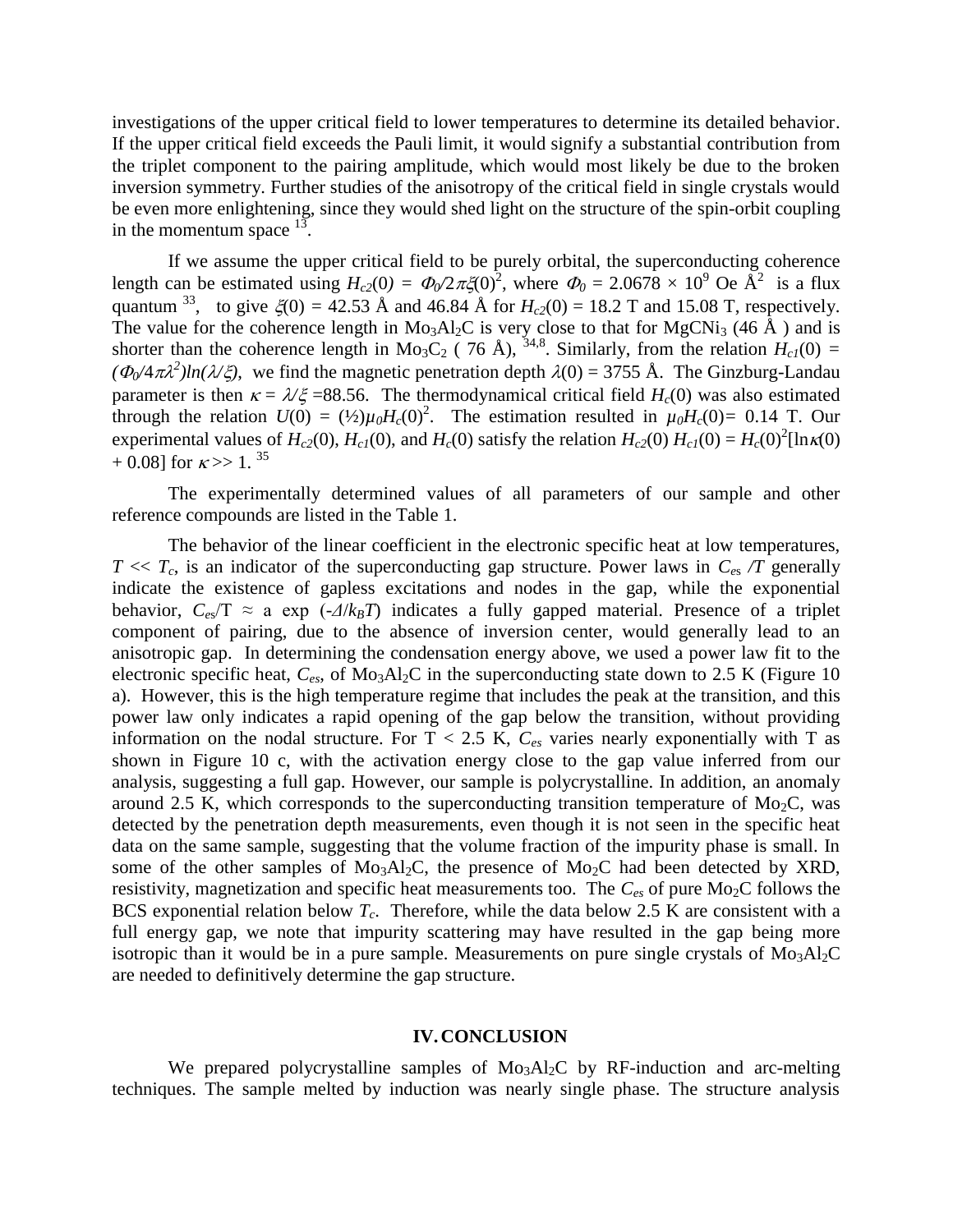shows that it lacks inversion symmetry. From resistivity, magnetic susceptibility, and specific heat measurements  $Mo<sub>3</sub>Al<sub>2</sub>C$  was confirmed as a type II superconductor with a transition temperature near 9.2 K. Since the upper critical field  $H<sub>c2</sub>(0)$  is close to the estimated Pauli limiting field, further investigations into the possible mixture of single and triplet pairing states need to be done. The high value of  $\Delta C/\gamma T_c$  ~ 2.14 indicates that the compound is in moderate coupling regime. The electronic specific heat shows that a large portion of the entropy is released just below  $T_c$ , and the gap opens quickly to the value  $\Delta_0/k_B T_c = 4.028$ . While this supports classifying  $\text{Mo}_3\text{Al}_2\text{C}$  as a reasonably strongly-coupled superconductor, it could also indicate the existence of an anisotropic gap. In the range of 2 K to 8 K, the electronic specific heat, *Ces*, follows the power law which, while consistent with rapid gap opening below the transition, would indicate an unconventional gap if found to extend to lower temperatures in single crystal samples. As it is, at low temperature our best fit is exponential, but the impurity effects may have masked the underlying gap anisotropy. The availability of single crystals is highly desirable to help answer these questions.

# **V. ACKNOWLEDGMENTS**

P.W.A. acknowledges the support of DOE under Grant No. DE-FG02-07ER46420, D.P.Y. and J.Y.C acknowledge the support of the NSF under Grant No. DMR-0449022 and DMR-0756281, respectively, and I. Vekhter acknowledges the support of the DOE under Grant No. DE-FG02-08ER46492.

<sup>1</sup> T. He, Q. Huang, A. P. Ramirez, Y. Wang, K. A. Regan, N. Rogado, M. A. Hayward, M. K. Haas, J. S. Slusky, K. Inumara, H. W. Zandbergen, N. P. Ong, and R. J. Cava, Nature ~London **411**, 54 (2001)

<sup>2</sup> S. Y. Li, R. Fan, X. H. Chen, C. H. Wang, W. Q. Mo, K. Q. Ruan, Y. M. Xiong, X. G. Luo, H. T. Zhang, L. Li, Z. Sun, and L. Z. Cao, Physical Review B **64**, 132505 (2001)

<sup>3</sup> K. Sugawara, T. Sato, S. Souma, T. Takahashi, and A. Ochiai, Physical Review **76**, 132512 (2007)

<sup>4</sup> G. Amano, S. Akutagawa, T. Muranaka, Y. Zenitani, and J. Akimitsu, J. Phys. Soc. Jpn. **73**, 530 (2004)

<sup>5</sup> A. Simon, and T. Gulden, Z. Anorg. Allg. Chem. **630**, 2191 (2004)

<sup>6</sup> A. Harada, S. Akutagawa, Y. Miyamichi, H. Mukuda, Y. Kitaoka, and J. Akimitsu, J. Phys. Soc. Jpn. **76**, 023704 (2007)

7 I. R. Shein and A. L. Ivanovskii, Solid State Commun. **131**, 223 (2004)

<sup>8</sup> K.Yamaura, Q. Huang, M. Akaishi, and E. Takayama-Muromachi, Physical Review B **74**, 184510 (2006)

<sup>9</sup> W.H. Lee, H.K. Zeng, Y.D. Yao, Y. Y. Chen, Physica C **266**, 138-142 (1996)

<sup>10</sup> J. Johnston, L. E. Toth, K. Kennedy, and E. R. Parker, Solid State Commun. **2**, 123 (1964)

<sup>11</sup> L. P. Gorkov, and E.I Rashba, Phys. Rev. Lett. **87**, 037004 (2001)

<sup>12</sup> P.A. Frigeri, D.F.Agterberg, A. Koga, M. Sigrist, Phys. Rev. Lett. **92**, 097001 (2004)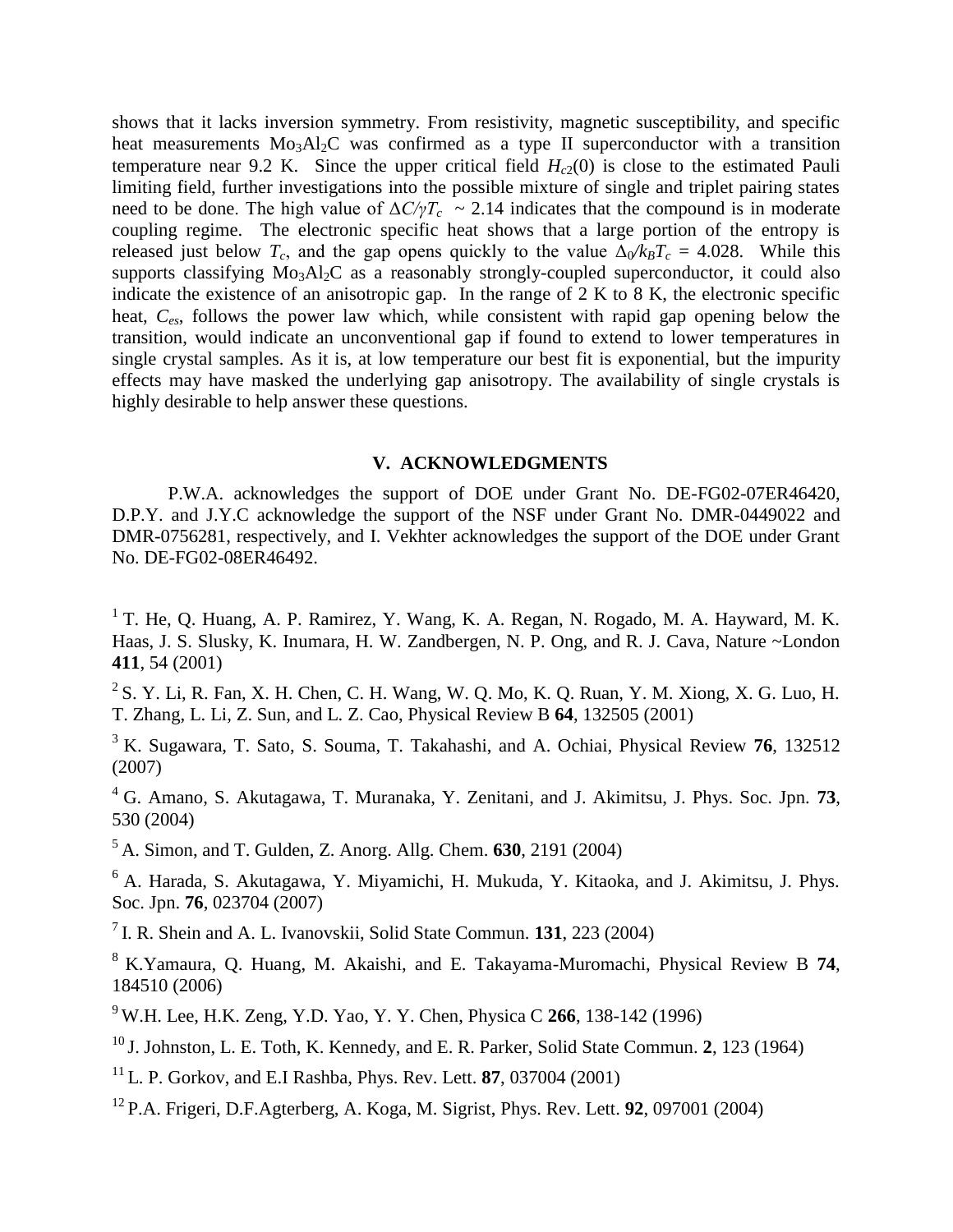<sup>13</sup> Manfred Sigrist, D. F. Agterberg, P. A. Frigeri, N. Hayashi, R. P. Kaur, A. Koga, I. Milat, K. Wakabayashi, and Y. Yanase, Journal of Magnetism and Magnetic Materials **310**, 536 (2007)

<sup>14</sup> P.A. Frigeri, D. F. Agterberg, I. Milat, and M. Sigrist, Eur. Phys. Journal **B 54**, 435 (2006)

<sup>15</sup> P. A. Frigeri, D. F. Agterberg, and M. Sigrist, New J. Phys. **6**, 115 (2004)

<sup>16</sup> H.Q. Yuan, D. F. Agterberg, N. Hayashi, P. Badica, D. Vandervelde, K. Togano, M. Sigrist, and M. B. Salamon, Phys. Rev. Lett. **97**, 017006 (2006)

<sup>17</sup> E. Bauer, G. Hilscher, H. Michor, Ch. Paul, E.W. Scheidt, A. Gribanov, Yu. Seropegin, H. Noël, M. Sigrist, and P. Rogl, Phys. Rev. Lett. **92**, 027003 (2004)

<sup>18</sup> Y. Yanase and M. Sigrist, J. Phys. Soc. Jpn. **76**, 043712 (2007)

<sup>19</sup>N. Hayashi, K. Wakabayashi, P.A. Frigeri, M. Sigrist, Physical Review B **73**, 092508 (2006)

<sup>20</sup> E. Bauer, G. Hilscher, H. Michor, C. Paul, E.W. Scheidt, A. Gribanov, Y. Seropegin, H. Noel, M. Sigrist, and P. Rogl, Phys. Rev. Lett. **92**, 027003 (2004)

<sup>21</sup> N. Kimura, K. Ito, K. Saitoh, Y. Umeda, H. Aoki, and T. Terashima, Phys. Rev. Lett. 95, 247004 (2005)

<sup>22</sup>I. Sugitani, Y. Okuda, H. Shishido, T. Yamada, A. Thamizhavel, E. Yamamoto, T.D. Matsuda, Y. Haga, T. Takeuchi, R. Settai, and Y. Onuki, J. Phys. Soc. Jpn. **75**, 043703 (2006)

<sup>23</sup>K. Togano, P. Badica, Y. Nakamori, S. Orimo, H. Takeya, and K. Hirata, Phys. Rev. Lett. **93**, 247004 (2004)

<sup>24</sup>T. Akazawa, H. Hidaka, T. Fujiwara, T.C. Kobayashi, E. Yamamoto, Y. Haga, R. Settai, and Y. Onuki, J. Phys. Condens. Matter 16, L29 (2004)

<sup>25</sup>J. K. Hulm and R.D. Blaugher, J. Phys. Chem. Solids **19**, 134 (1961)

<sup>26</sup>G. Amano, S. Akutagawa, T. Muranaka, Y. Zenitani, and J. Akimitsu, J. Phys. Soc. Jpn. **73**, 530 (2004)

<sup>27</sup>H. J. Fink, A. C. Thorsen, E. Parker, V. F. Zackay, and L. Toth, Physical Review A **138**, 1170 (1965)

<sup>28</sup>L.E. Toth, W. Jeitschko, and C. M. Yen, Journal of the Less Common Metal **10**, 29-32 (1996)

<sup>29</sup> P. Blaha, K. Schwarz, G. K. H. Madsen, D. Kvasnicka, and J. Luitz, WIEN2K 2001, *An Augmented-Plane-Wave Local Orbitals Program for Calculating Crystal Properties* (Vienna: Karlheinz Schwarz, Technical University of Wien)

<sup>30</sup>J. P. Perdew, K. Burke, and M. Ernzerhof, Phys. Rev. Lett. **77,** 3865 (1996)

<sup>31</sup>N.R. Werthamer, E. Helfand, and P.C. Hohenberg, Phys. Rev. **147**, 295 (1966)

<sup>32</sup>M. Tinkham, *Introduction to Superconductivity*, Second Edition, Page 64

<sup>33</sup>J. P. Carbotte, Rev. Mod. Phys. **62**, 1027 (1990)

<sup>34</sup>Z. Q. Mao, M. M. Rosario, K. D. Nelson, K. Wu, I. G. Deac, P. Schiffer, Y. Liu, T. He, K. A. Regan, and R. J. Cava, Physical Review B **67**, 094502 (2003)

<sup>35</sup>A. Junod, in *Studies of High Temperature Superconductors*, edited by A. Norliker (Nova Science, NewYork; 1996) Vol. 19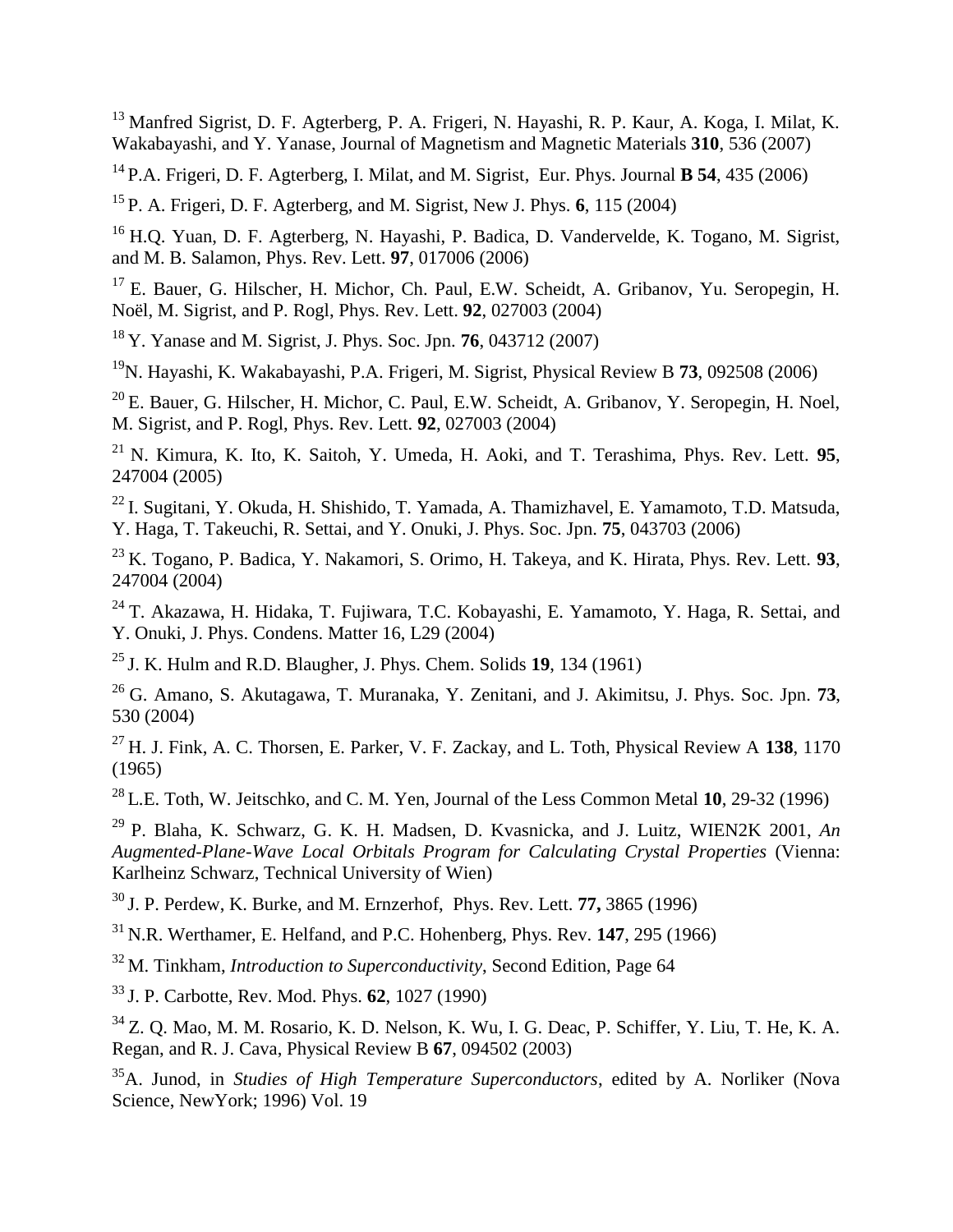| Parameters                      | unit            | Mo <sub>3</sub> Al <sub>2</sub> C | Mo <sub>3</sub> Al <sub>2</sub> C | MgCNi <sub>3</sub> |
|---------------------------------|-----------------|-----------------------------------|-----------------------------------|--------------------|
|                                 |                 | sample                            | [Ref 10,27]                       | [Ref 34]           |
| $T_c$                           | K               | 9.2                               | $9-10$                            | 7.63               |
| $\mu_0H_{cl}(0)$                | $\mathbf T$     | 0.0047                            | $0.0091 \ @ 1.2 K$                | 0.01               |
| $\rho_0$                        | $\mu\Omega$ cm  | 177.25                            |                                   | 120.7              |
| $\mu_0H_c(0)$                   | $\mathbf T$     | 0.14                              | $0.17 \ @ 1.2 K$                  | 0.19               |
| $\mu_0H_{c2}(0)$                | $\mathbf T$     | 18.2                              | 15.6 @ 1.2 K                      | 14.4               |
| $\xi(0)$                        | Å               | 42.3                              |                                   | 46                 |
| $\lambda(0)$                    | Å               | 3755                              |                                   | 2480               |
| $\kappa(0)$                     |                 | 88.56                             |                                   | 54                 |
| $\gamma(0)$                     | mJ/mol<br>$K^2$ | 18.65                             |                                   | 30.1               |
| $\Delta C/\gamma T_c$           |                 | 2.14                              |                                   | 2.1                |
| $\mu_0\overline{H^{\rm pauli}}$ | $\mathbf T$     | 16.65                             |                                   | 14                 |
| $2\Delta_0/k_BT_c$              |                 | 4.028                             |                                   | 4.4                |
| $\mu_0(dH_{c2}/dT)_{T=Tc}$      | T/K             | $-2.39$                           |                                   |                    |
| $\Theta_d$                      | $\bf K$         | 338.52                            |                                   | 284                |

Table I. Superconducting and other parameters of  $Mo<sub>3</sub>Al<sub>2</sub>C$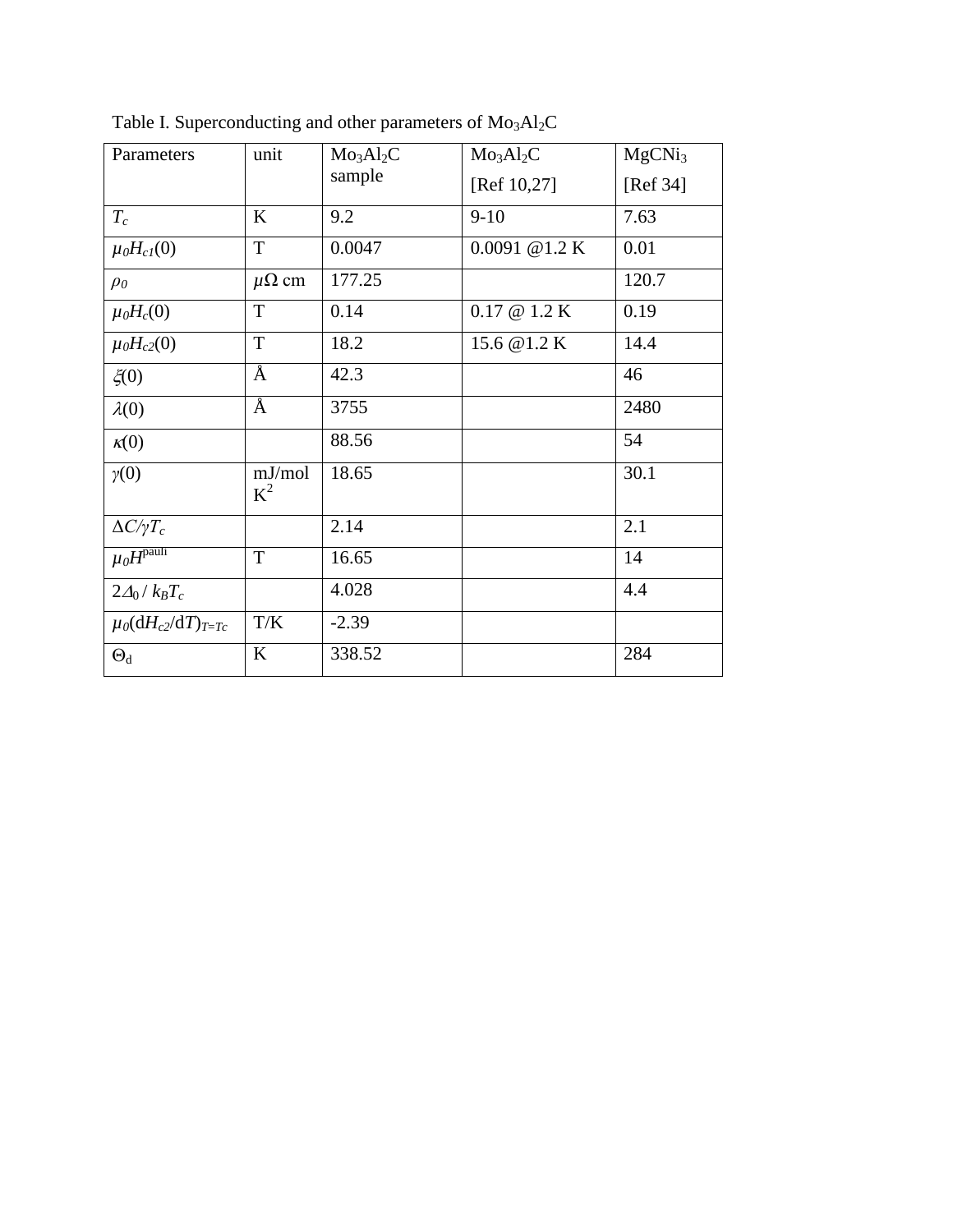

Figure 1. Powder X-ray diffraction pattern and schematic view of the crystal structure of polycrystalline  $Mo<sub>3</sub>Al<sub>2</sub>C$ . The \*'s in the figure indicate impurity peaks associated with elemental  $Mo<sub>3</sub>Al<sub>8</sub>$ .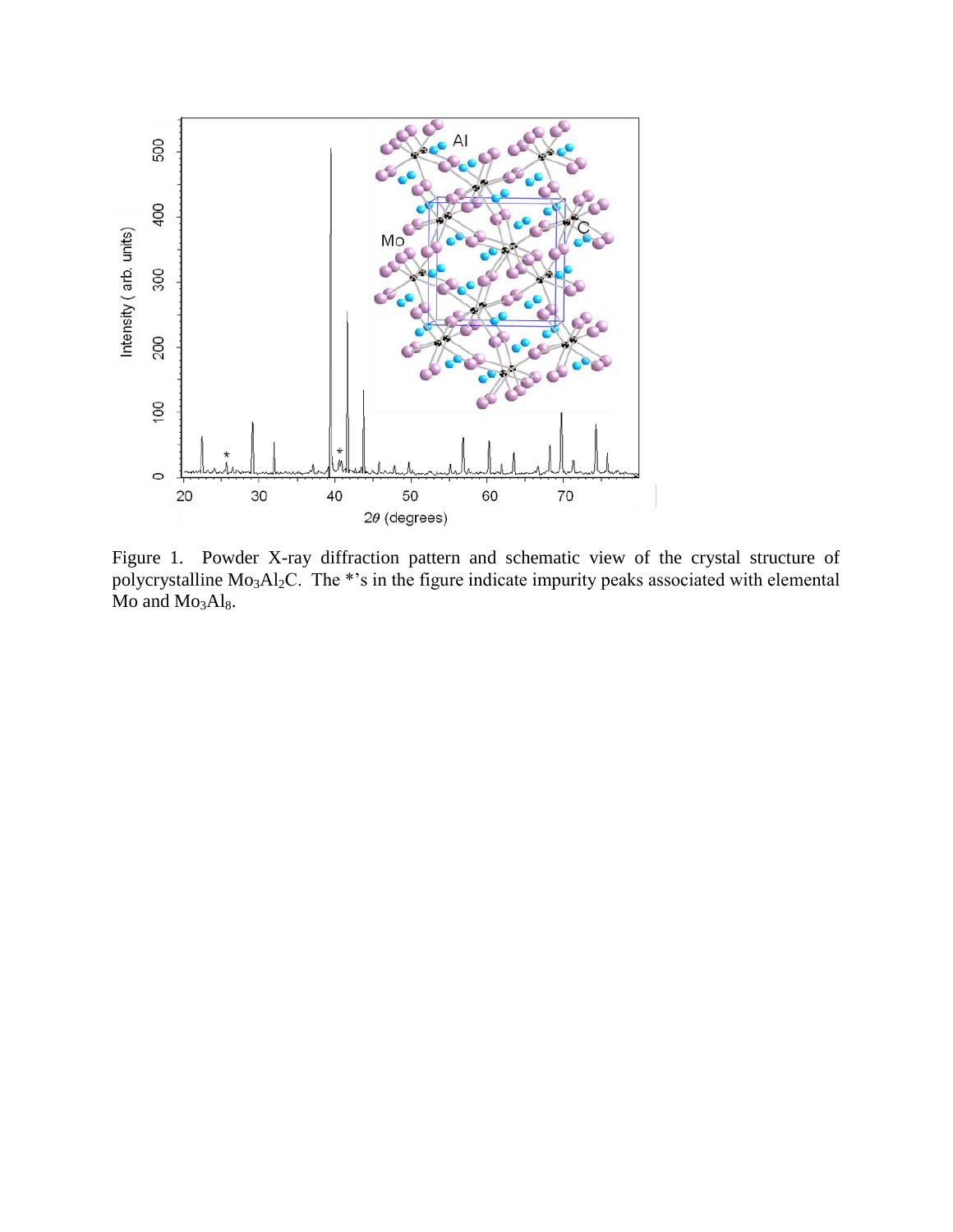

Figure 2. Section of the calculated electronic band structure along high symmetry directions for Mo<sub>3</sub>Al<sub>2</sub>C in the range of  $\pm$  2 around the Fermi energy E<sub>F</sub>. The band structure is without spinorbit coupling.



Figure 3. Section of total and atom-projected density of states (DOS; in states  $eV^{-1}$ ) for  $Mo<sub>3</sub>Al<sub>2</sub>C$ in the energy range -7 to +5 around the Fermi energy  $E_F$ . Energy scale is defined relative to  $E_F$ . The DOS is shown for scalar relativistic calculation only.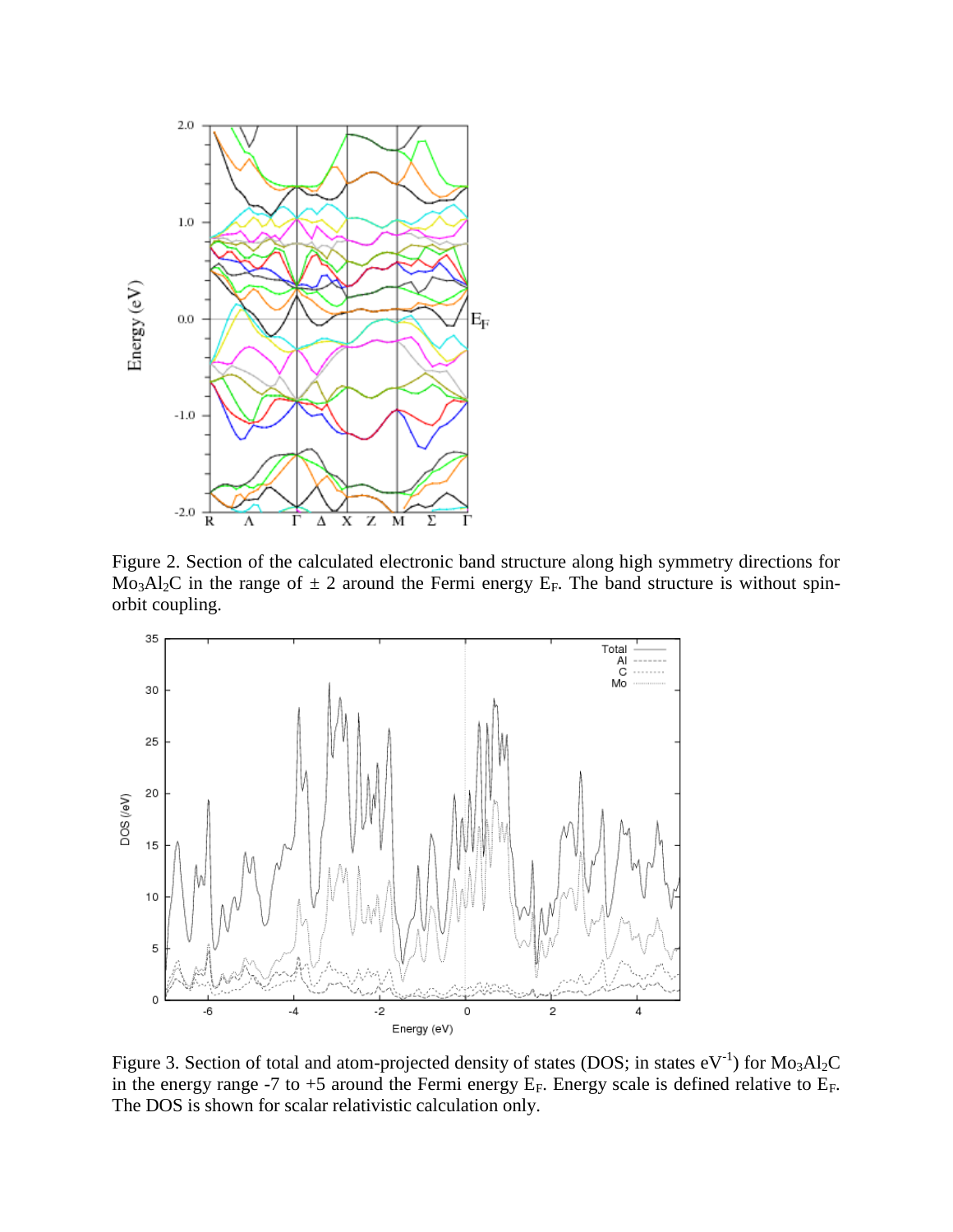

Figure 4. The temperature dependence of the normal state resistivity for a sample of  $Mo<sub>3</sub>Al<sub>2</sub>C$ . The solid lines are fits to  $\rho(T)$  as indicated in the text.



Figure 5. Semi-log plot of the resistivity of polycrystalline  $Mo<sub>3</sub>Al<sub>2</sub>C$  over the range of temperature from 3 to 290 K. The inset shows the superconducting transition at low temperature. The solid lines in both figures are a guide to the eye.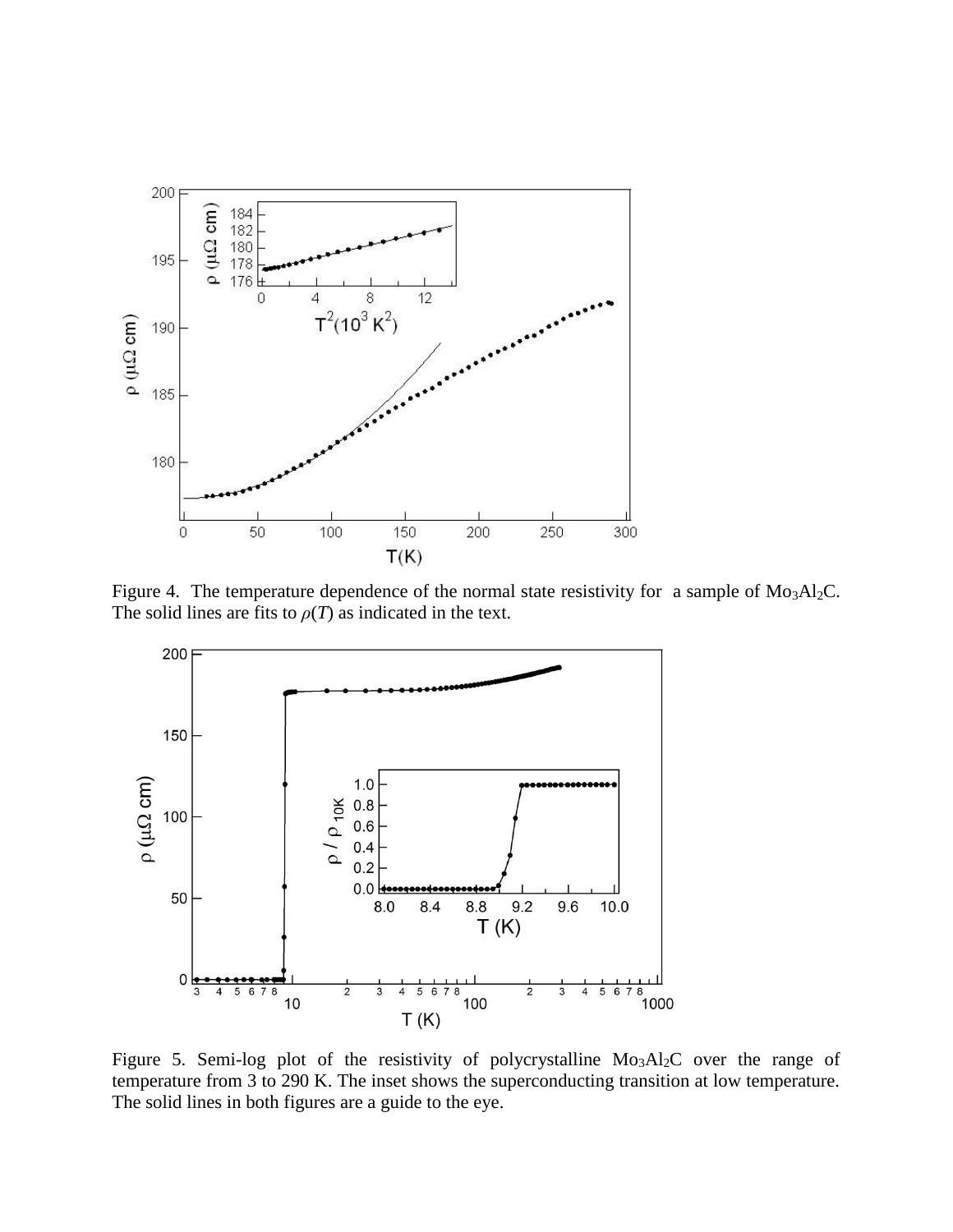

Figure 6. a) ZFC magnetic susceptibility measured at constant magnetic field of 30 Oe. b) Magnetization data with applied magnetic field at various temperatures.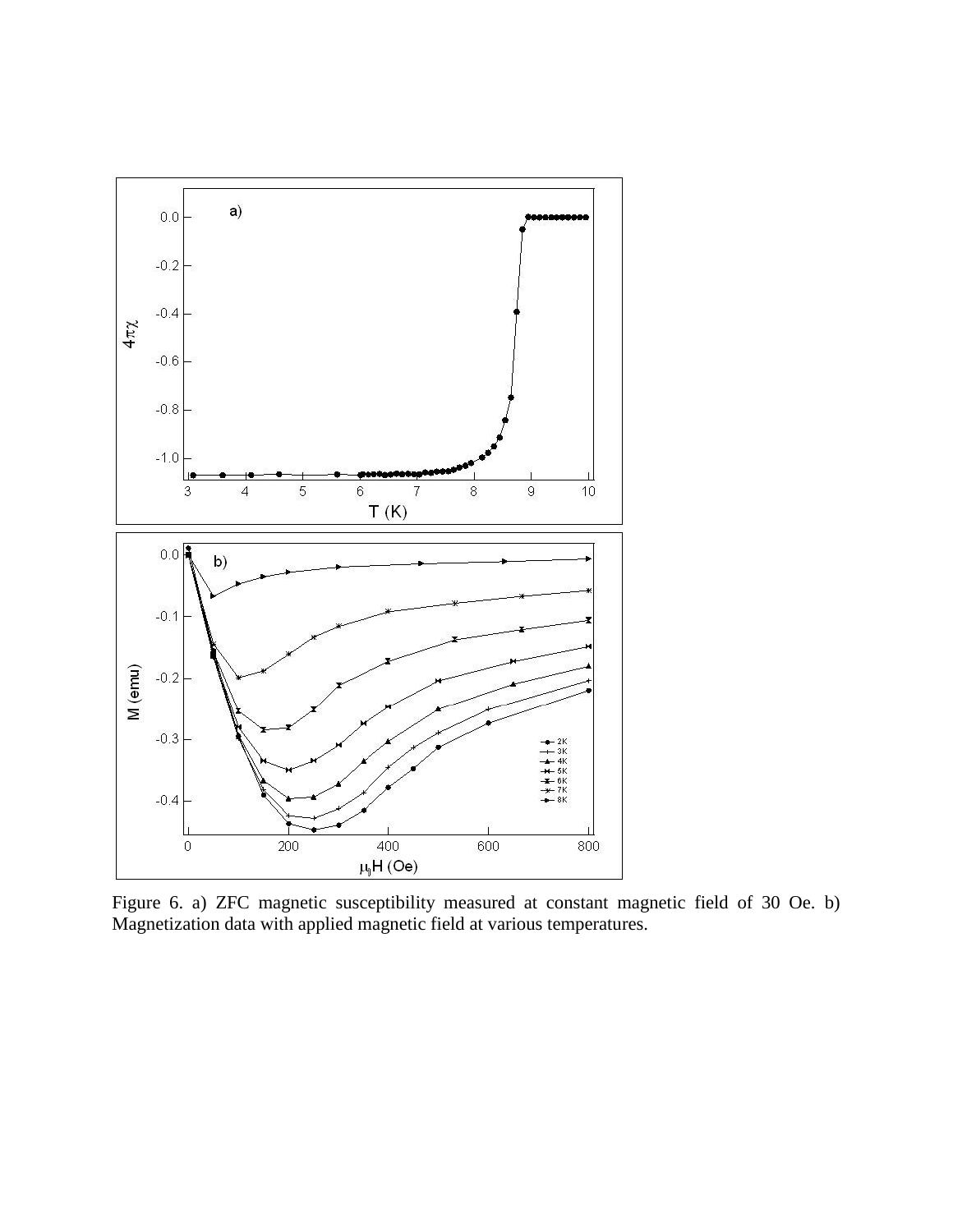

Figure 7. Lower critical field determined by the magnetization measurements at different temperatures. The solid line is the best fit to Equation 2.



Figure 8. Upper critical field of Mo<sub>3</sub>Al<sub>2</sub>C as a function of temperature. The solid line is fit to Ginzburg-Landau theory (see text for details). Inset: Characterization of the superconducting transition under magnetic fields 0 T to 9 T from right to left.